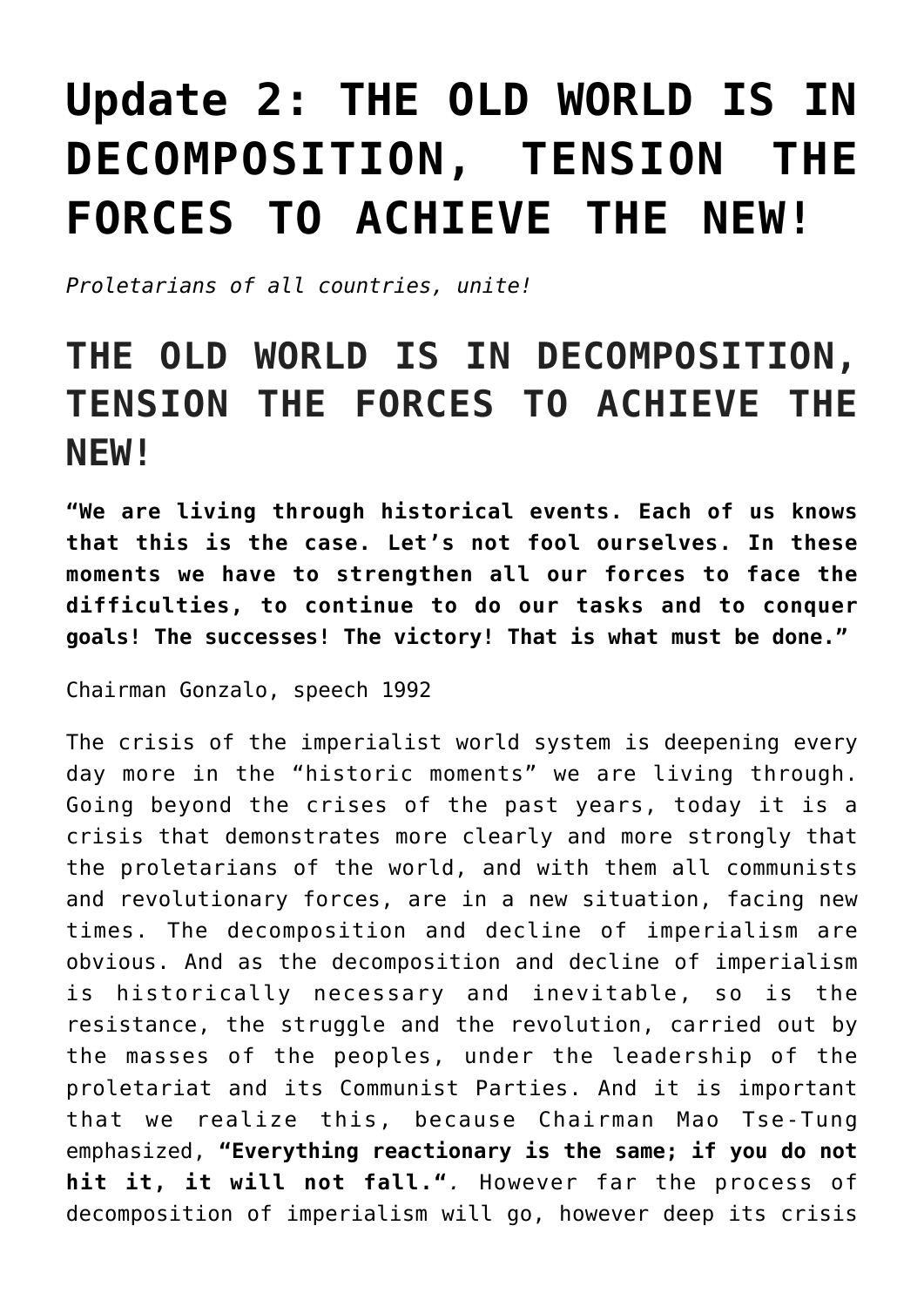will develop: Only through the proletarian revolution, only through the smashing of the old state apparatuses, only through the new democratic and socialist revolutions for the establishment of the joint dictatorship under the leadership of the proletariat and its party and the dictatorship of the proletariat it will be swept away from the face of the earth!

Concretely the communists in all countries of the world are faced with different tasks which are determined in each case by the concrete situation of the revolution in every country. But for the realization of the revolution – as well as for the constitution or reconstitution of the proletarian party against imperialism and its robbers, executioners and war arsonists – the communists have common, general tasks which they must take up in the direction and in the service of the Proletarian World Revolution, the international proletariat and the International Communist Movement. We affirm the necessity of the Communist Party for the proletariat to lead new democratic, socialist and cultural revolutions. This must

be clear to us, this is the quarantee of victory. On this  $1<sup>st</sup>$ of May 2022, the International Day of Struggle of the Proletariat, which takes place in such turbulent times, we express our certainty and optimism that the communists of the different countries have clarity about these tasks, do not hesitate to act and grasp the respective tasks with determination. We salute the communists and their struggles, the leadership they give and fight for, all over the world,

just as we want to commemorate on the occasion of  $1<sup>st</sup>$  of May the heroes and heroines in the ranks of the army of the world proletariat. They carried life on their fingertips and gave it for the great goal under which we unite and fight to achieve the forever golden Communism.

Even the great Friedrich Engels left no doubt about the character that  $1^{st}$  of May, as the international day of struggle of the proletariat, must have for the communists, explicitly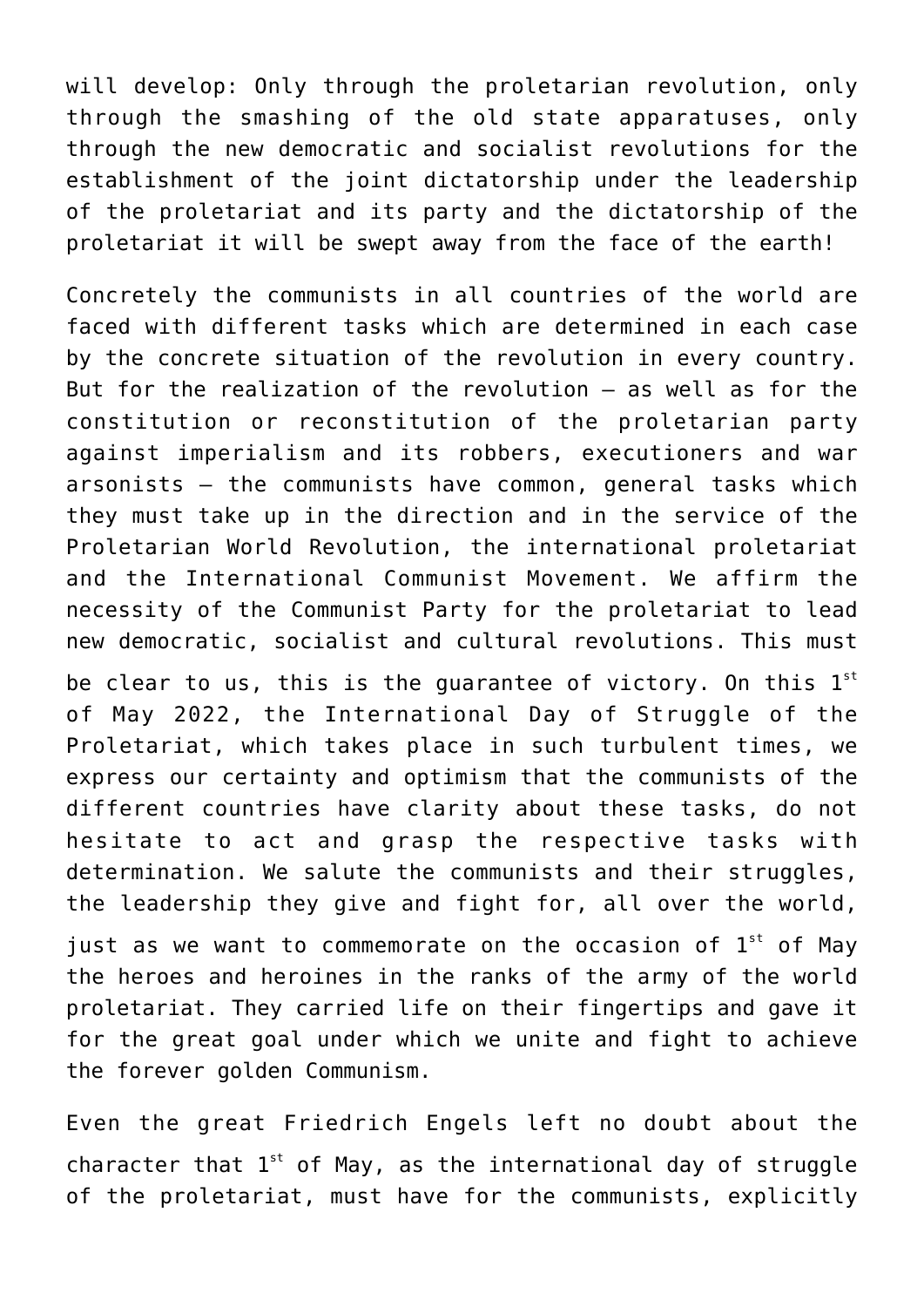calling it an **"army show"** of the proletariat, in which **"its fighting forces …, mobilized as** *one* **army, under** *one* **flag, for** *one* **immediate aim."** It is the communists who can give a greater perspective to the masses, it is the organized and planned leadership by the communists that is needed to direct the inexhaustible and gigantic force of the masses against imperialism. It is the masses who make history and the communists must always be the **"most advanced of the proletariat"***,* as Chairman Mao Tse-Tung stated.

This  $1^{st}$  of May 2022, is the first day of struggle of the international proletariat since the reaction in Peru, under the command of U.S. imperialism and with the active help of the ROL, implemented its sinister plan of assassinating Chairman Gonzalo. This shameful act aroused indignation all over the world and the communists, on the occasion of this magnicide, expressed their indignation, their disgust and their justified class hatred in rallies, campaigns, declarations and actions among the masses. On this occasion, we reaffirm ourselves the almighty truth of Marxism-Leninism-Maoism proven by Chairman Gonzalo of the invincibility of the People's War. It is this  $1^{st}$  of May 2022 that shows us that the ranks of the proletarian army grew in the past year, that it continued to organize, that the communists were able to make progress where they wage people's war or transform the armed struggle into a people's war despite often complex conditions, and where they struggle for the reconstitution of their parties, united more with the masses and forcefully carried the need for the reconstitution of the Communist Party to the masses.

The crisis of imperialism, its decomposition and decline, is most clearly reflected in the problems into which U.S. imperialism is increasingly plunged. Nevertheless, U.S. imperialism is still the sole hegemonic imperialist superpower on a world level. The arrogance of U.S. imperialism in seeking to impose its world hegemony by dividing the world into six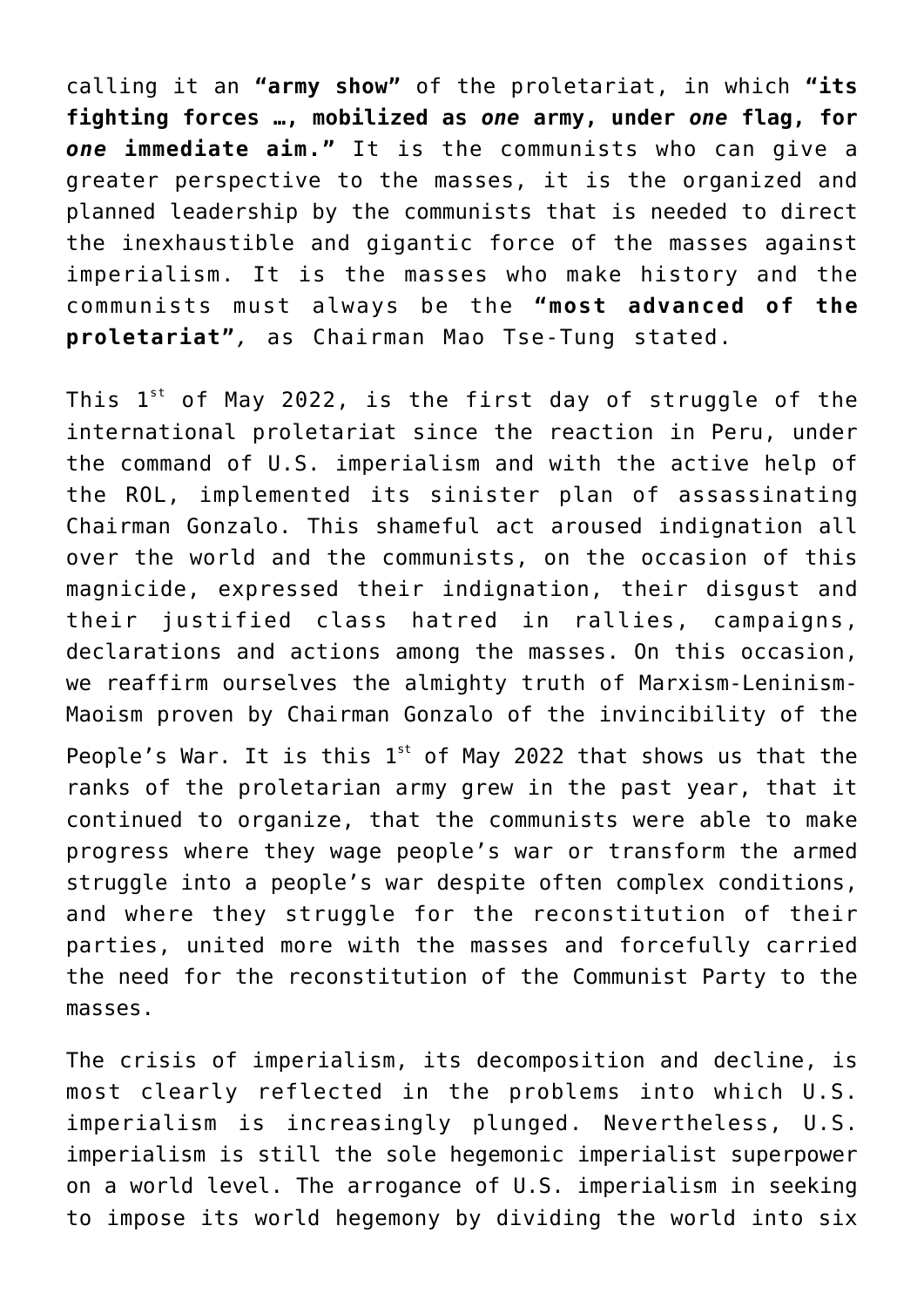U.S.-Commands and how it maintains or deploys its military forces and weapons of mass destruction not only in oppressed countries, even in Europe itself, but also in many imperialist countries as part of NATO forces and in Japan, the arrogance with which it uses its financial and monetary domination to impose economic sanctions that affect not only those directly targeted but also its own "partners" or "allies" and how it violates its commitments shows that U.S. imperialism has no friends but only enemies. Their hegemony is obviously in trouble, losing potency and in ever deeper contradictions with the peoples and oppressed nations of the world, with the proletariat and masses within their own country, as well as with its imperialist competitors. U.S. imperialism acts as a selfdeclared counterrevolutionary world gendarme and is still the principal enemy of the peoples of the world. In the thinking and feeling of the masses, imperialism is enormously discredited, of course especially U.S. imperialism, but not only, also imperialism as a world system. At the same time, those sectors of the masses among whom petty-bourgeois ideologies and theories had great resonance are falling into confusion. This is also a sign of the crisis of imperialism, which is unfolding its comprehensive ideological crisis, part of which is the crisis of reformism and revisionism. The communists must see this very clearly, because opportunism will try to give itself "new" masks and will try to ingratiate itself to the masses in a "new" way. But the communists will take advantage of the ideological crisis of imperialism and know how to fight for leadership here as well, fighting against their general counterrevolutionary offensive by upholding, defending and applying Marxism-Leninism-Maoism, to create a broad front of masses under the leadership of the proletariat with their Communist Party, to withdraw these petty bourgeois sections of the masses from the influence of the reactionaries and make them an allied force of the proletariat. Revisionism is lined up behind the baton of imperialism, for they are the ones who raise campaigns in favour of Russian imperialism and Chinese social-imperialism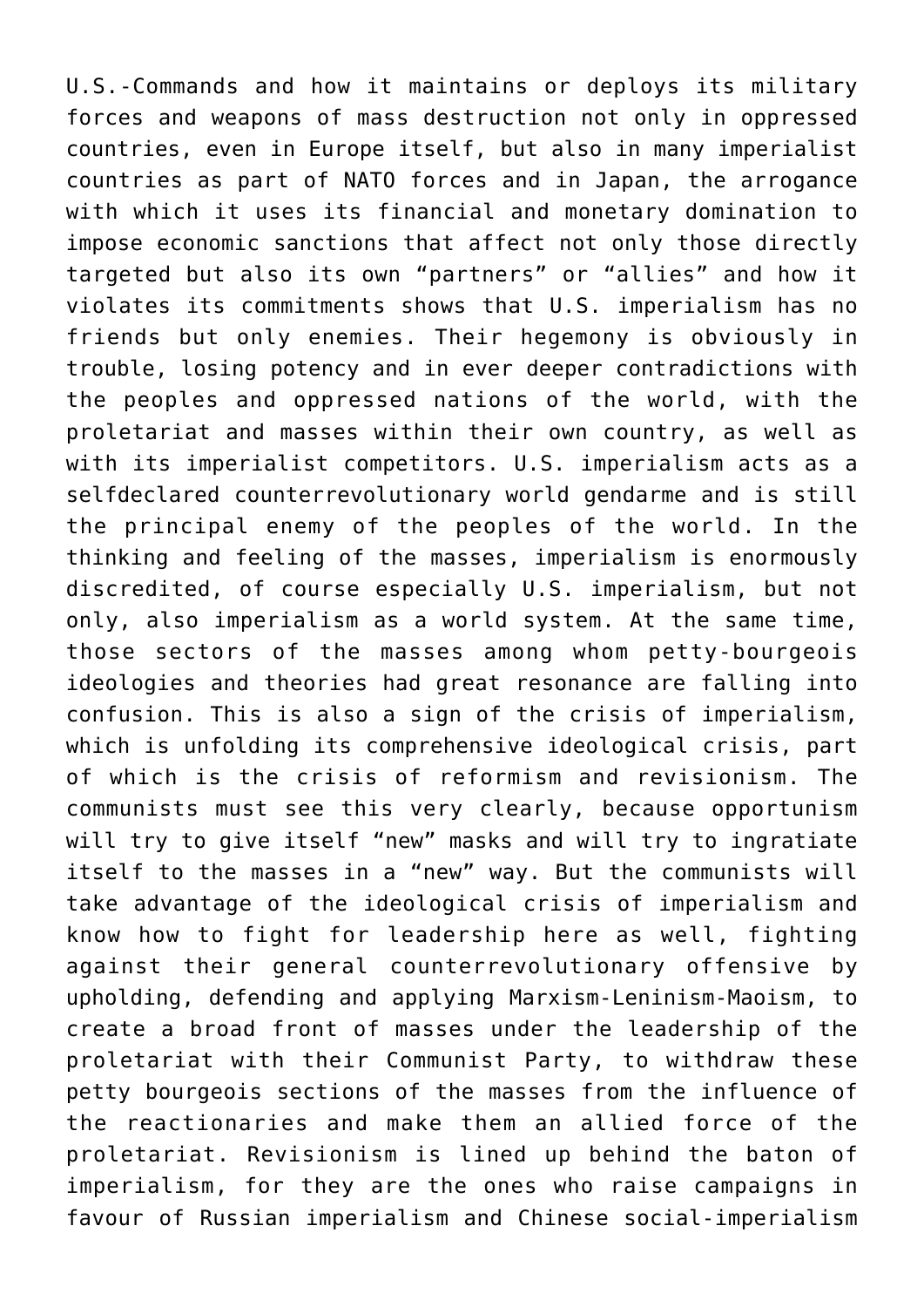in order to confuse the proletariat, but their discourse is weak, like their bourgeois ideology, which vanishes when the proletariat applies Marxism-Leninism-Maoism.

In the face of recurring crises of overproduction, the growing pauperization of the masses and the ever-increasing accumulation of capital, the latter is feverishly looking for new investment opportunities to continue its productive exploitation, which includes the alleged "green" and "renewable" energy, unloading its greater costs over the shoulders of the masses and at the same time it is intensifying the exploitation of the waged labor force, increasing absolute and relative surplus value and plundering of the people through export of capital, the debt, the inflation and the reduction of public services to the broad masses, while increasing all kinds of subsidies and infrastructures for the companies of the large monopolies of financial capital. But we saw the rebellions in Chile ignited by the price increases in public transport, in Colombia mass revolts against the "tax reform", we saw the protests of the yellow vests in France that found an important cause in the fuel price increase and also in the current moment the imperialists are confronted with the justified answer of the masses towards shifting the burden of the crisis. At the same time, the world is being swept by waves of mass struggles over the issue of general price rising and health care, for comprehensive health care for the masses, and against the anti-democratic measures that the imperialists and their lackeys are trying to impose under the guise of "fighting the pandemic". In connection with this international wave of peoples' struggles, resistance is increasingly rising against the tendencies of reactionarisation, which, depending on the concrete conditions, can be absolute centralisation in the executive or presidential absolutism or fascism, and militarisation.

It is unquestionable: the bourgeoisie can no longer simply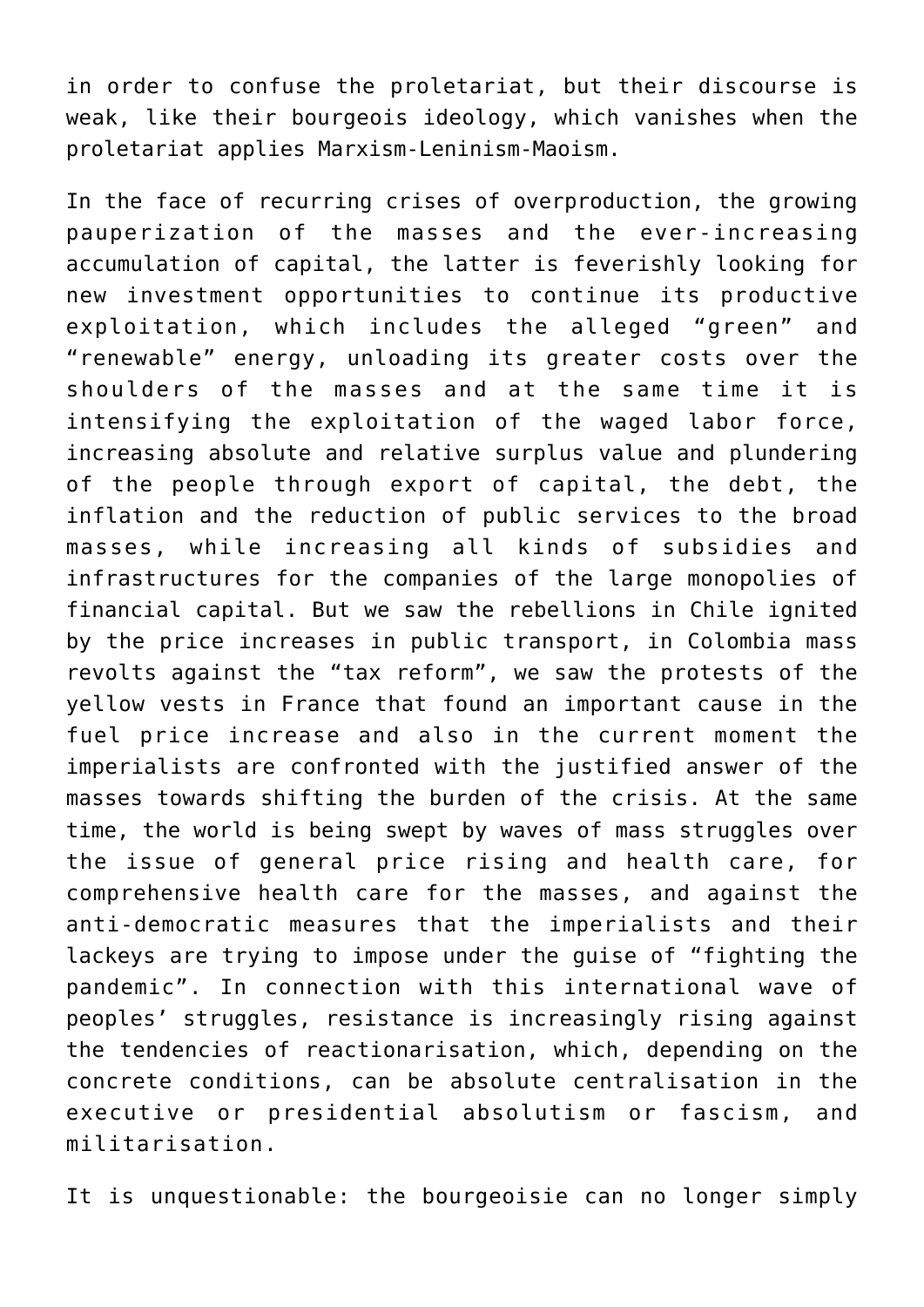continue as before, the popular masses confront every major concern and often carry off the victory over the reactionaries! Outstanding examples of the struggle of the masses, and at the same time signal fires of the new period of revolutions within the new era, are the struggles of the peasant masses. Thus in India and Brazil we see their tremendous movements and powerful demonstrations. In India, over 250 million participated in the great general strike and the movement was the longest lasting peasant movement in the history of the country. The oppressed nations are fighting with them, and so the masses in Mali inflicted heavy defeats on the imperialists of the so-called European Union (EU). The Chairman Mao established: **"Whatever the classes, parties or individuals of an oppressed nation who join the revolution, whether or not they are conscious of this point, whether or not they understand it on the subjective level, it is enough that they fight against imperialism for their revolution to be part of the proletarian socialist world revolution, and themselves, allies of it."** (Mao Tse-Tung: On New Democracy). But even in the imperialist countries, the oppressed nationalities are rebelling and fighting. Thus Ireland continues to cry out for national unity and an end to the occupation, in Corsica thousands again took to the streets to rebel against the decisions of French class justice. Thus we see that the main forces of the World Proletarian Revolution are throwing their ranks into the struggle more and more resolutely, and also their leading force, the proletariat, is obviously entering a new, great cycle of class struggle. The struggles for its daily interests are gaining in scope and sharpness, many of these disputes are making leaps into political struggles, such as the strikes of Italian dockworkers to prevent shipments of imperialist war materials to Ukraine. More and more often, entire sectors of the proletarian masses are acting independently and are able to break free from the old grip of reformism: a clear sign of the advance of the subjective conditions of revolution.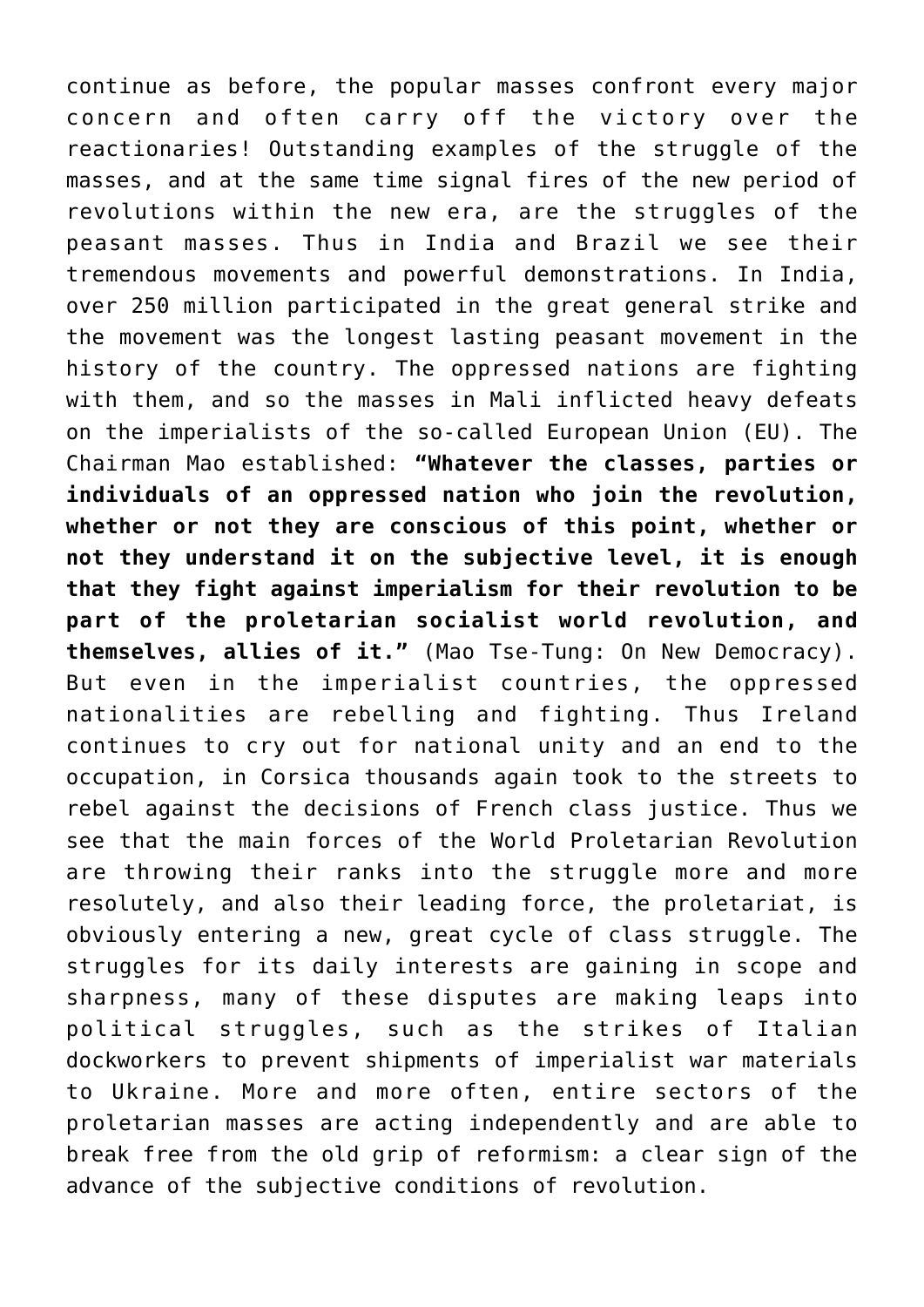In this new situation, the struggles of the proletariat will be seized by a new consciousness of its great, political tasks mainly the pending and overdue task of the constitution or reconstitution of Communist Parties. We see that the communists are increasing their efforts to take deep roots in the working class and will also give everything to make this leap with the working class. In all these struggles and movements, among the masses of the oppressed nations, among the peasants and the masses of the proletariat and peoples, the People's Wars in India, in the Philippines, in Turkey and in Peru open the breach for the path which the World Proletarian Revolution must go through. They give confidence to the communists, raise optimism and give important lessons and inspiration to the International Communist Movement. The communists do everything possible to propagate their example that must be followed by the armed struggles and other forms of struggle that exist in the world, to support them and to spread the Proletarian Internationalism with their example.

In a futile attempt to overcome the crisis in longer term, the bourgeoisie is resorting to a partial end of the economic policy called "neoliberalism" and is promoting an economic policy of increased State intervention in the economy as an expression of State monopoly capitalism. This is a law of war preparation, and the imperialists are preparing for a great war for new distribution. Because the old, sole hegemonic superpower, the USA, must assert its supremacy, while Chinese social-imperialism is preparing itself more and more for waging a struggle for redistribution, its dream of becoming a superpower and contest for world hegemony. Imperialist Russia desperately seeks to defend or, as the case may be, reestablish semi-colonial rule and the zone of influence of social-imperialism, waving the banner of the old tsars of "Greater Russia". This struggle for a new repartition found its bloody expressions in the recent past in Yugoslavia, Afghanistan, Iraq, Libya and Syria. Now it is manifesting itself with a new phase of war in Ukraine. The recent history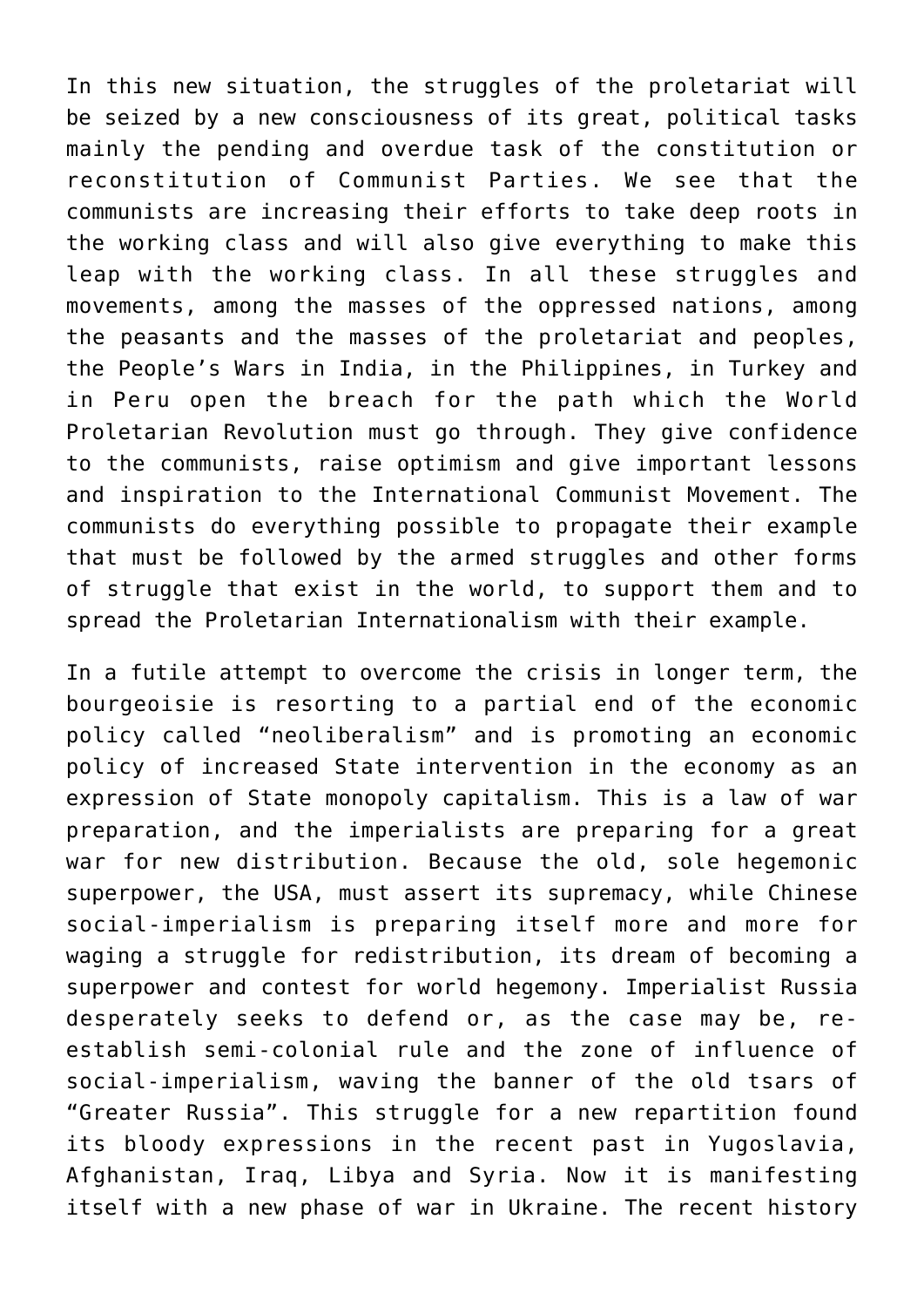of semi-colonial and colonial oppression and exploitation of Ukraine goes back to revisionism which restored capitalism to the Soviet Union and must be understood in the process of decomposition and bankruptcy of Soviet Social Imperialism from the 60s to the 80s.

Afterwards, during the 90s, it becomes a semi-colony mainly of Russian imperialism and starting from the 2000s, the imperialist dispute for snatching this rule by the Yankee and German imperialists, etc. witch sharpens further with the events of "Maidan" and the shift of regime in Ukraine in favor of a regime favorable to Yankee imperialism starting from 2014. Thus, Ukraine changes from being a semi-colonial dependent mainly on Russian imperialism politically, economically, militarily etc. to being a semi-colonial dependent mainly on US imperialism and the imperialist contention for Ukraine enters a situation of war.

With the imperialist war of aggression by Russia, this war enters a new phase. The situation in Ukraine is expressed fundamentally in two contradiction: Nation-Imperialism (principal contradiction) and inter-imperialist contradiction (secondary contradiction); and three forces: the invading Russian imperialists and their allies inside and outside Ukraine, the US and German imperialists (NATO) with their Ukrainian lackeys, among them neo-Nazi forces, and the oppressed nation Ukraine. The imperialist robbers and bloodhounds have in common that they want to carry out their interests on the backs of the Ukrainian people, prevent the development of Ukraine as a nation and try to completely subordinate the country to their contending interests. The masses are heroically resisting against the imperialist foreign domination, they are fighting for a self-determined, free Ukraine, against the imperialist interference and servitude, against the USA-supported putschists in Kiev, but principally against the Russian invasion.

The just and great goals of this struggle will certainly be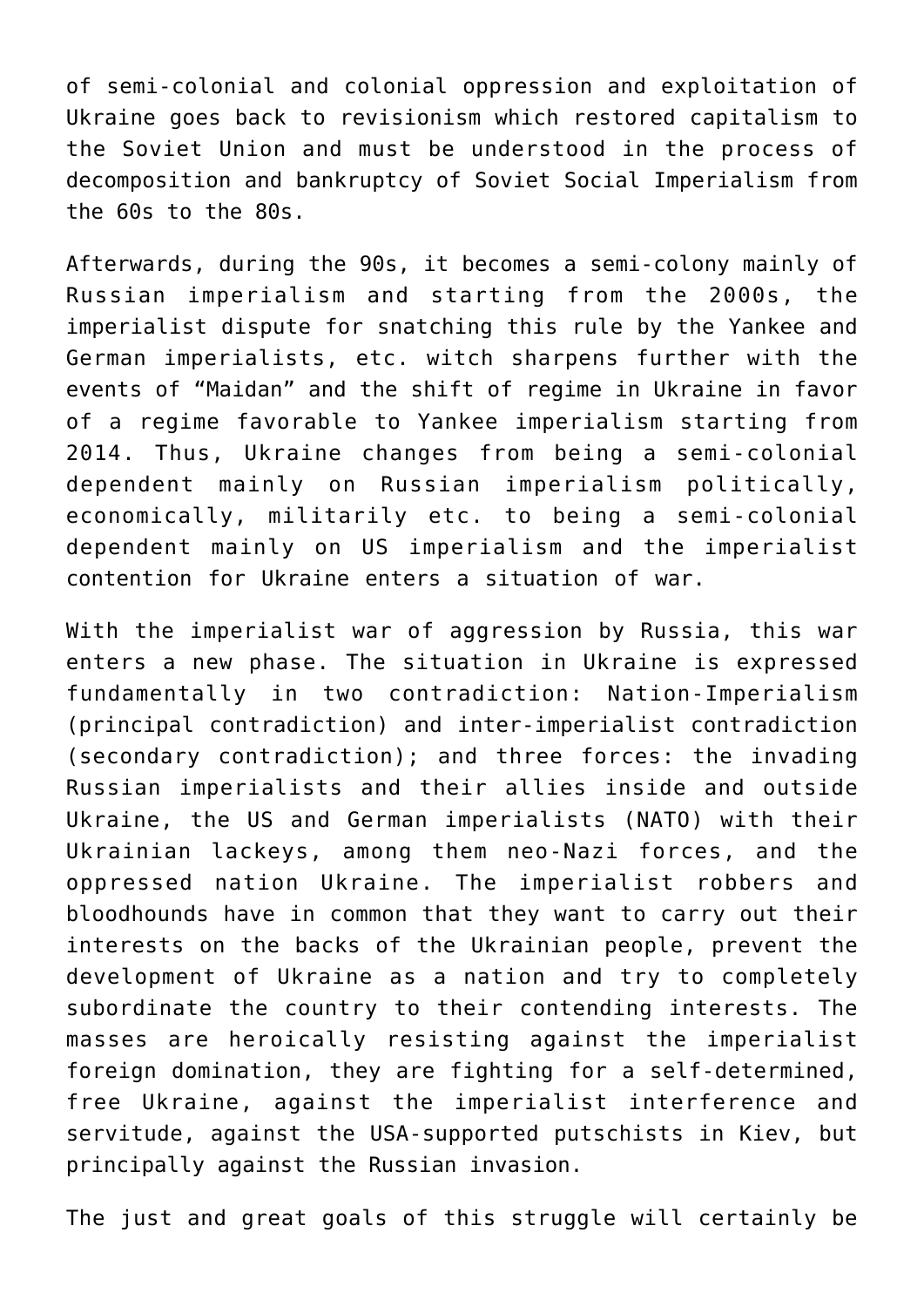achieved if a democratic, patriotic front can be forged that can throw the Russian imperialists and their lackeys out of the country, preventing the intervention of other imperialists who, under the pretext of helping Ukraine, aims to replace the Russian imperialist invader with their own imperialist rule over the country. The imperialists are trying to create confusion among the masses by means of hysteria, in the name of an imminent nuclear war in addition to plotting and trickery from side to side. They try to paralyze the masses in order to draw them into their sinister war plans. However, as Chairman Mao Tse-Tung teaches, even **"the atomic bomb is a paper tiger"** and the communists, especially at the present time, must firmly base themselves on the principle that either the revolution will ward off imperialist war or imperialist war will stoke the revolution. And it is the duty of communists to fight to prevent world war, which is only possible through the revolutionary struggle to overthrow the imperialist governments and their lackeys, to wage revolutionary war to imperialist war. Chairman Mao called on us to be prepared to face the imperialist war of aggression, the imperialist wars, the imperialist world war with atomic weapons, he called on us to make all the preparations to face all the difficulties that may arise, developing the revolution with the people's war, which implies carrying out the new democratic revolutions, the socialist revolutions and even the cultural revolutions. With people's war we can face all the difficulties and have the answer for the precise moment in which they arise, otherwise we will be at the mercy of events. With people's war we will sweep imperialism and reaction from the face of the Earth within the **"period of 50 to 100 years"** from the early 1960s envisaged by Chairman Mao. We Maoists know what we have to do and what our task is in the present situation of the world and in the new period of revolutions that world history is entering.

The year that has passed since last  $1<sup>st</sup>$  of May brought great tasks for the communists all over the world and confronted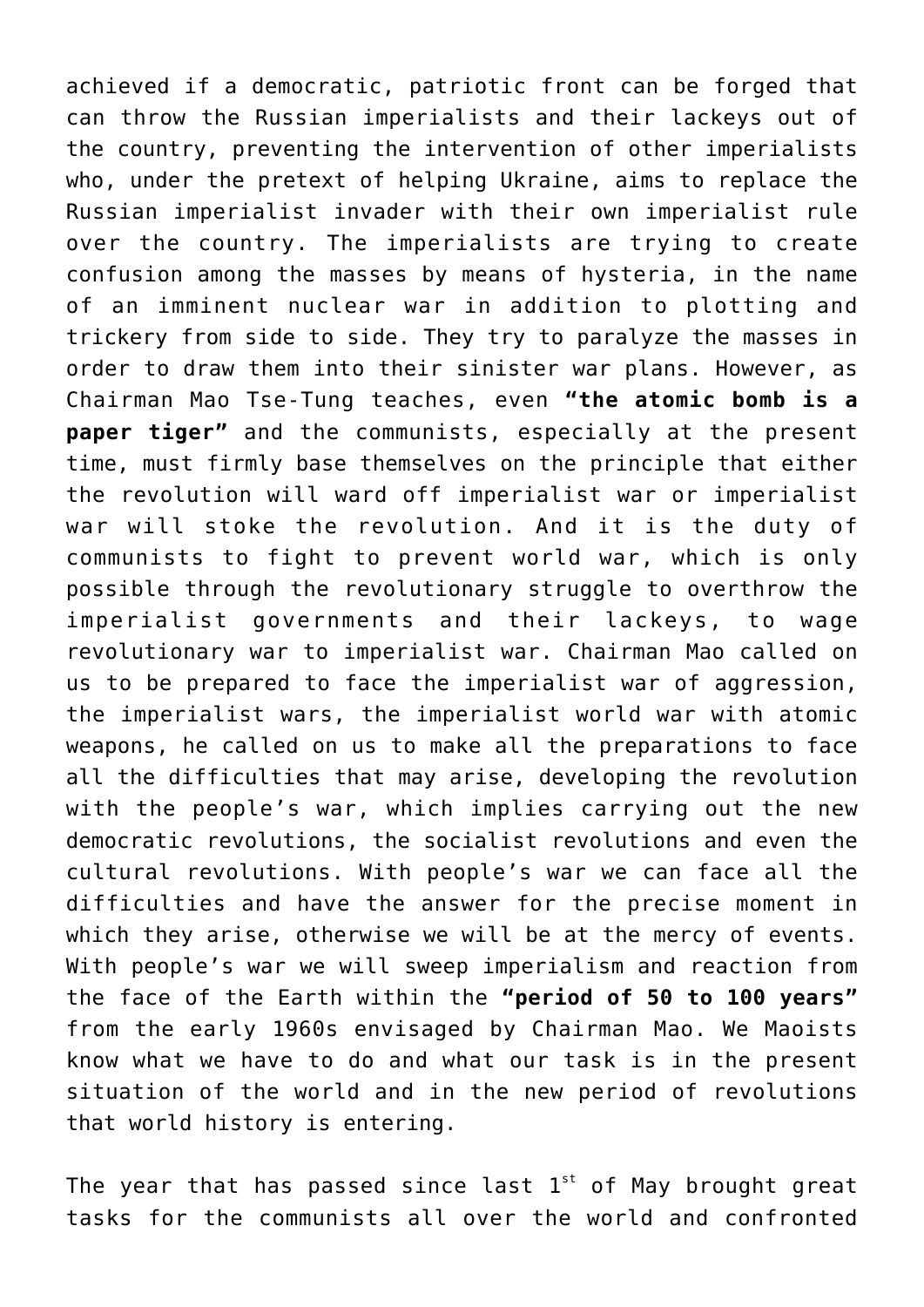them with important challenges. The objective conditions continued to mature and, correspondingly, the subjective conditions for revolution develop favorably always following the law of unequal development and it is necessary for the communists, which today means the Marxist-Leninist-Maoists, to take up the tasks that lie before them with the new situation. This includes, especially in the imperialist countries, overcoming circlism as one of the great tasks, forging the front in accordance with the tasks of reconstituting the Communist Party, which must lead. We emphasize our understanding of what Chairman Mao Tse-Tung teaches, that communists and revolutionaries seek unity, while revisionism and opportunism seek division. We insist on the establishment of red proletarian unity through discussion and two-line struggle, and understand this task not only as a task which communists are facing nationally, but also internationally. Because our task is to put the red banner of the World Proletarian Revolution and Marxism-Leninism-Maoism at the spearhead of the struggles of the proletariat and the peoples of the world. This is what the masses demand from us. But for this, our ranks must be united, for this we need a unity that enables us to take new, firmer and higher steps. The unity of the communists is so important this is why we have to realize the United International Maoist Conference, because from this point we want to march forward to a New Organization of the International Proletariat. This is what is required of us. We can tackle this task with certainty and confidence, because its necessity is obvious, the circumstances cry out for it. The proletariat and the peoples demand it with their firm will. For this purpose, let us use the "army show" of 1<sup>st</sup> of May, let us use the *"mobilized forces"* of the proletariat and let us unite under this one goal - let us unite under Maoism!

**LONG LIVE THE 1ST OF MAY, RAISE HIGH THE INVINCIBLE RED FLAG! DOWN WITH THE IMPERIALIST WAR! LONG LIVE THE PEOPLE'S WAR!**